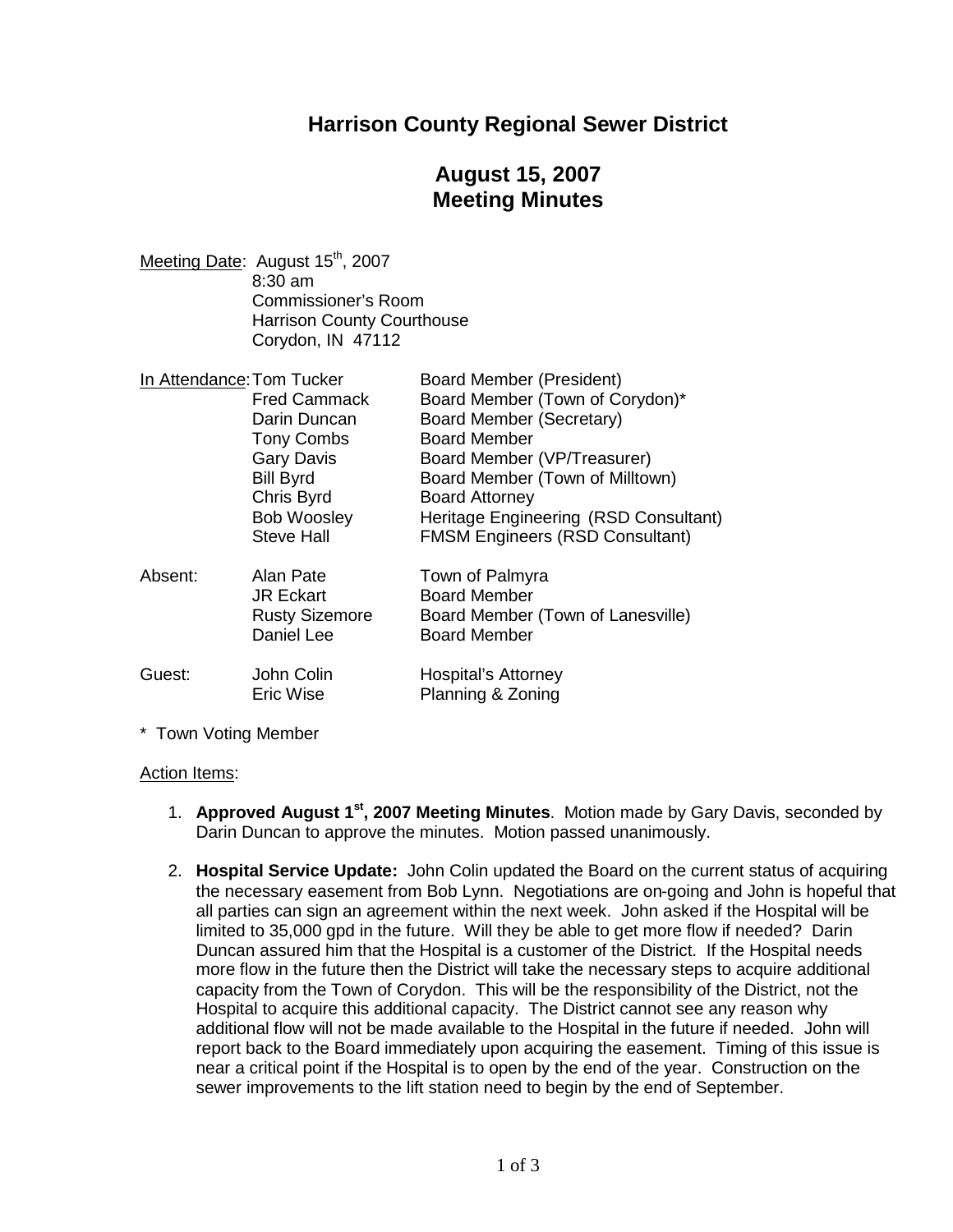*Darin Duncan made a motion to allow Chris Bryd to obtain quotes from three (3) appraisers for providing appraisals for the easement should it be determined that the Hospital is unsuccessful in acquiring the easement. If condemnation is necessary he feels the Board should be ready to move immediately on getting the appraisal work completed. These quotes would be brought back to the next scheduled Board meeting and would only be used if the Hospital is unable to acquire the easement. Gary Davis seconded the motion. Motion passed unanimously.*

- *3.* **Stormwater Ordinance Update:** Steve Hall provided an update on the RSD's presentation to the Commissioners regarding development of the stormwater ordinance. The commissioners expressed concerns that the proposed stormwater program would be to broad and the effort should be minimized/streamlined. Darin Duncan also spoke with the Commissioners about the stormwater program and committed to brining the issue back to the RSD Board for discussion. After discussion, the RSD advised FMSM to prepare a timeline illustrating how the stormwater program and related education efforts and demonstration projects could be implemented to "ease" into the proposed program.
- **4. Regional District Plan Submittal to IDEM:** Gary Davis made a motion to allow Heritage Engineering to draft a summary document that will serve as the District's Plan to IDEM. This document shall follow the draft outline provided to the Board from Lynne Newlon with IDEM (see Attachment "A"). Tony Combs seconded the motion. Motion passed unanimously.
- 5. **Berkshire WWTP Subcommittee:** The Board appointed Darin Duncan, Gary Davis, and Tony Combs to serve on a subcommittee to open up discussions with SSK Communities (owner of Berkshire) to determine the status of their WWTP improvements and if they have interest in turning this facility over to the District. Bob Woosley shall coordinate setting up a meeting of this subcommittee with SSK. A report will be given at the next Board meeting as to any progress that has been made.
- 6. **Invoice Approvals:** Motion made by Gary Davis and seconded by Fred Cammack to approve Heritage/FMSM Invoice No. 15 (Operating Budget). Motion made by Darin Duncan and seconded by Gary Davis to approve Heritage/FMSM Invoice No. 3 (New Salisbury Project Budget). Motion made by Tony Combs and seconded by Darin Duncan to approve Heritage/FMSM Invoice No. 16 (Operating Budget). Motion made by Fred Cammack and seconded by Tony Combs to approve Chris Byrd's Invoice (\$431.25). All motions passed unanimously.
- 7. **Special Request by Property Owner:** Mr. Fred Clunie addressed the Board with a special request – he requested that any future meetings that will have the New Salisbury Project on the agenda that he be given advanced notice to allow him provide notice to his neighbors. He submitted a letter that he requested be admitted into the minutes of the meeting (see Attachment "B").
- 8. **Town of Milltown Representative:** Mr. Bill Byrd will be replacing Mr. Jim Pevlor on the Board as the Town of Milltown's representative. This change is effective immediately. The Town of Milltown made this change due to Mr. Pevlor's current time commitment with the on-going Milltown WWTP improvement project. Mr. Pevlor's does not have the time available to participate in the District's meetings.
- 9. **Planning & Zoning:** Eric Wise requested that the Board please submit their intentions in writing to him to allow Planning & Zoning to enact a checklist for Board review in September.